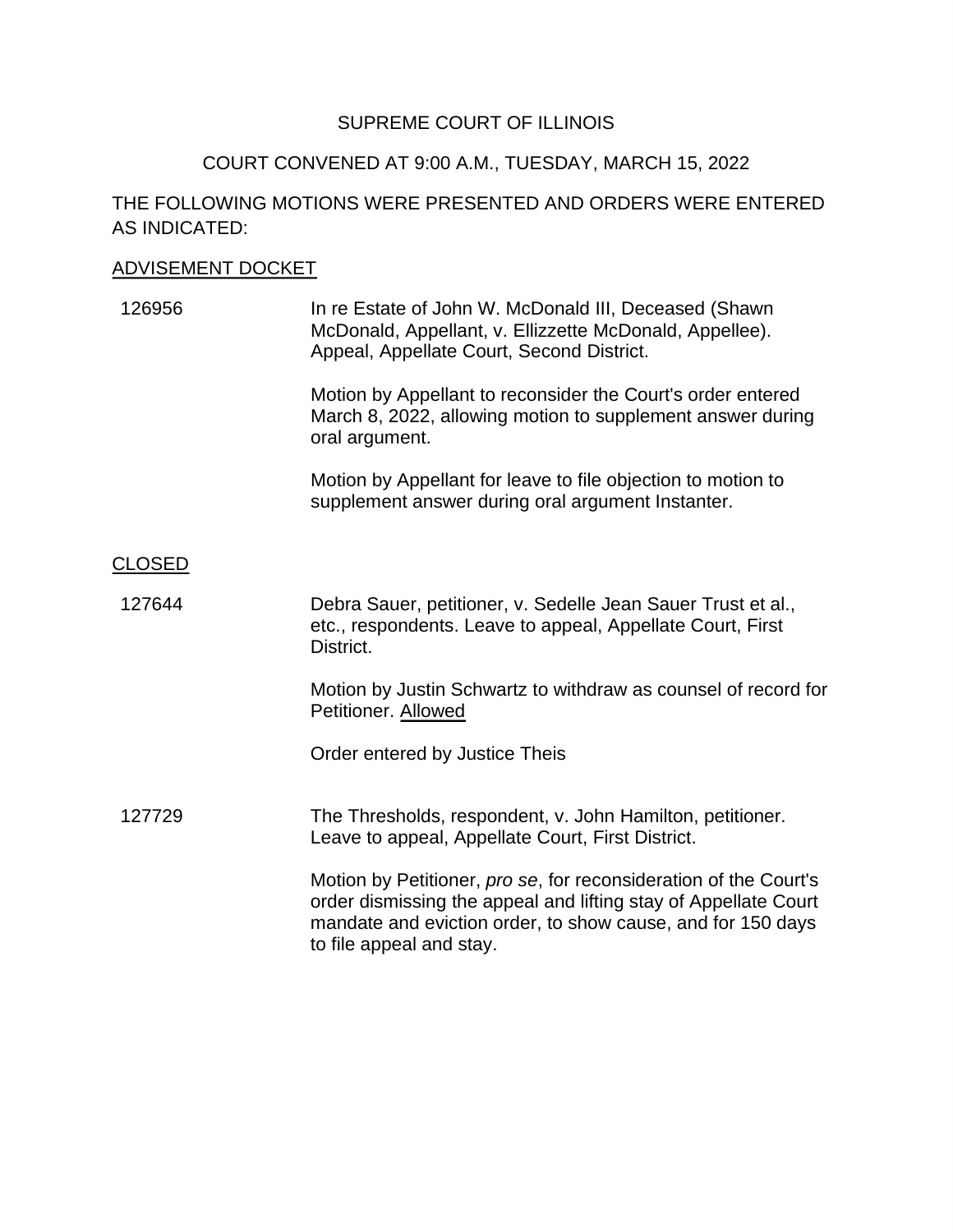#### MANDATE PENDING

| 127257              | Janet Bedin, petitioner, v. Northwestern Memorial Hospital,<br>respondent. Leave to appeal, Appellate Court, First District.                                      |
|---------------------|-------------------------------------------------------------------------------------------------------------------------------------------------------------------|
|                     | Motion by Petitioner for leave to file a motion for<br>reconsideration of the order denying petition for leave to<br>appeal.                                      |
| <b>CIVIL DOCKET</b> |                                                                                                                                                                   |
| 127177              | Walworth Investments-LG, LLC, Appellee, v. Mu Sigma, Inc.,<br>et al., Appellants. Appeal, Appellate Court, First District.                                        |
|                     | Unopposed motion by Appellee for an extension of time for<br>filing appellee's brief to and including April 29, 2022. Allowed                                     |
|                     | Order entered by Justice Theis                                                                                                                                    |
| 127511              | Adam Holm et al., Appellants, v. Peter Kodat et al., Appellees.<br>Appeal, Appellate Court, Third District.                                                       |
|                     | Motion by Illinois Smallmouth Alliance and Friends of the<br>DuPage River for leave to file a brief as amici curiae in support<br>of Appellants Instanter. Denied |
|                     | Order entered by Justice Carter                                                                                                                                   |

# LEAVE TO APPEAL DOCKET

 128256 Peter Gakuba, petitioner, v. Illinois Prisoner Review Board, respondent. Leave to appeal, Appellate Court, Fourth District.

> Motion by Petitioner, *pro se,* for leave to file less than the required number of copies of Petition for Leave to Appeal. Allowed

Order entered by Justice Garman